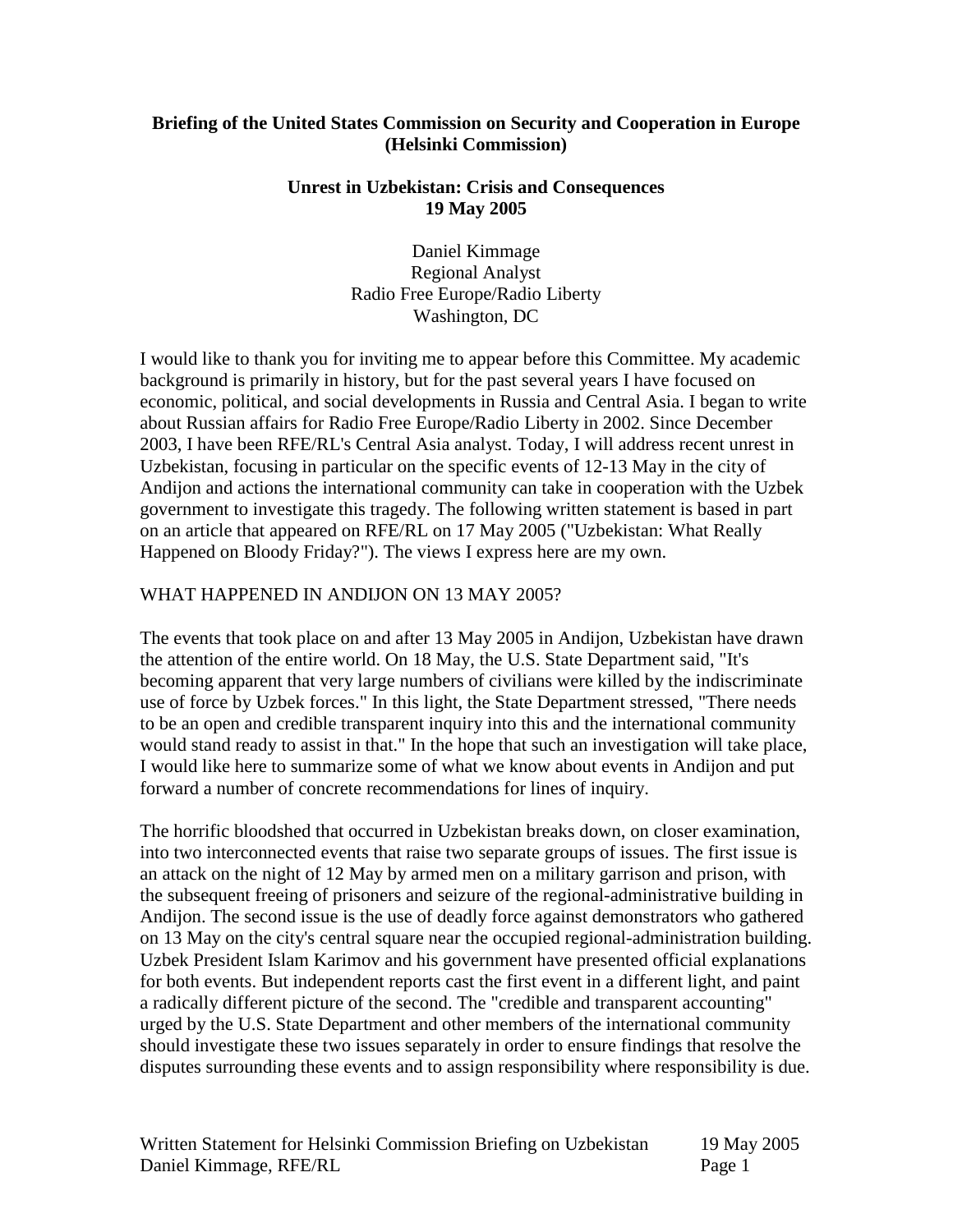## **1. The Assault**

At a news conference in Tashkent on 14 May, President Karimov provided a detailed account of the assault by armed men on the night of 12 May and morning of 13 May first on a police unit, then on a military garrison, and finally on a prison. After this, they seized the regional administration building and made unsuccessful attempts to storm the regional offices of the National Security Service and Interior Ministry. Karimov focused on losses among security personnel and stressed that the attackers were Islamic extremists from an offshoot of the banned extremist organization Hizb ut-Tahrir. He also stated that phone intercepts showed that the militants consulted with "masters" in Afghanistan and Kyrgyzstan.

Independent accounts of this first event differed from the version presented by Karimov less in the factual details of the nighttime assaults than in the motivation imputed to the armed attackers. In a clear reference to Hizb ut-Tahrir, Karimov described the attackers' goal as "setting up a caliphate in Uzbekistan...which will allegedly include Afghanistan, Kyrgyzstan, Tajikistan, Pakistan, and all other countries," Uzbek Television reported. While independent reports did not dispute the attackers' decision to resort to violence, they did not uncover any specific statements indicating sympathy with Hizb ut-Tahrir's aim of establishing a caliphate ruled by Islamic law, nor did they suggest a more general Islamist context for the violent action.

Sharipjon Shakirov, who had served a four-year prison term for involvement in what the government describes as the Akramiya<sup>[1](#page-1-0)</sup> Islamist group (see below), was one of the men who occupied the regional-administrative building in Andijon. In telephone communications from the building, he told RFE/RL's Uzbek Service on 13 May that "repression and slander" drove him and others to violent action. He added, "We do not have any connection with those groups [banned Islamic groups such as Hizb ut-Tahrir]." He continued: "We have only one demand. [The authorities] should release those people who were imprisoned based on slander, including Akram Yuldoshev." On his own time in prison, Shakirov commented: "We want all those imprisoned on false charges to be released because there are many political prisoners in Uzbekistan. I know this because I served a prison term myself." RFE/RL's Uzbek Service reported that Shakirov was among those killed later on 13 May.

Akram Yuldoshev, whose name serves to denote the "Akramiya" group, is currently serving a 17-year prison sentence on terrorism charges. In February, 23 businessmen from Andijon went on trial on charges of involvement in Akramiya. The armed men who began the violence in Andijon on the night of 12 May were apparently their supporters. At issue in the cases of Yuldoshev, the above-mentioned Shakirov, the 23 businessmen, and their supporters is the credibility of the Uzbek government's claims, as represented in criminal convictions and charges, that they were religious extremists with links to the banned extremist group Hizb ut-Tahrir, which espouses the creation of a caliphate throughout Central Asia and the implementation of Islamic law, although it eschews violence (and has specifically denied any involvement in the events in Andijon). For if

<span id="page-1-0"></span><sup>&</sup>lt;sup>1</sup> Variously spelled "Akramiya," "Akramia," "Akramiyya," "Akromiya," and "Akromia."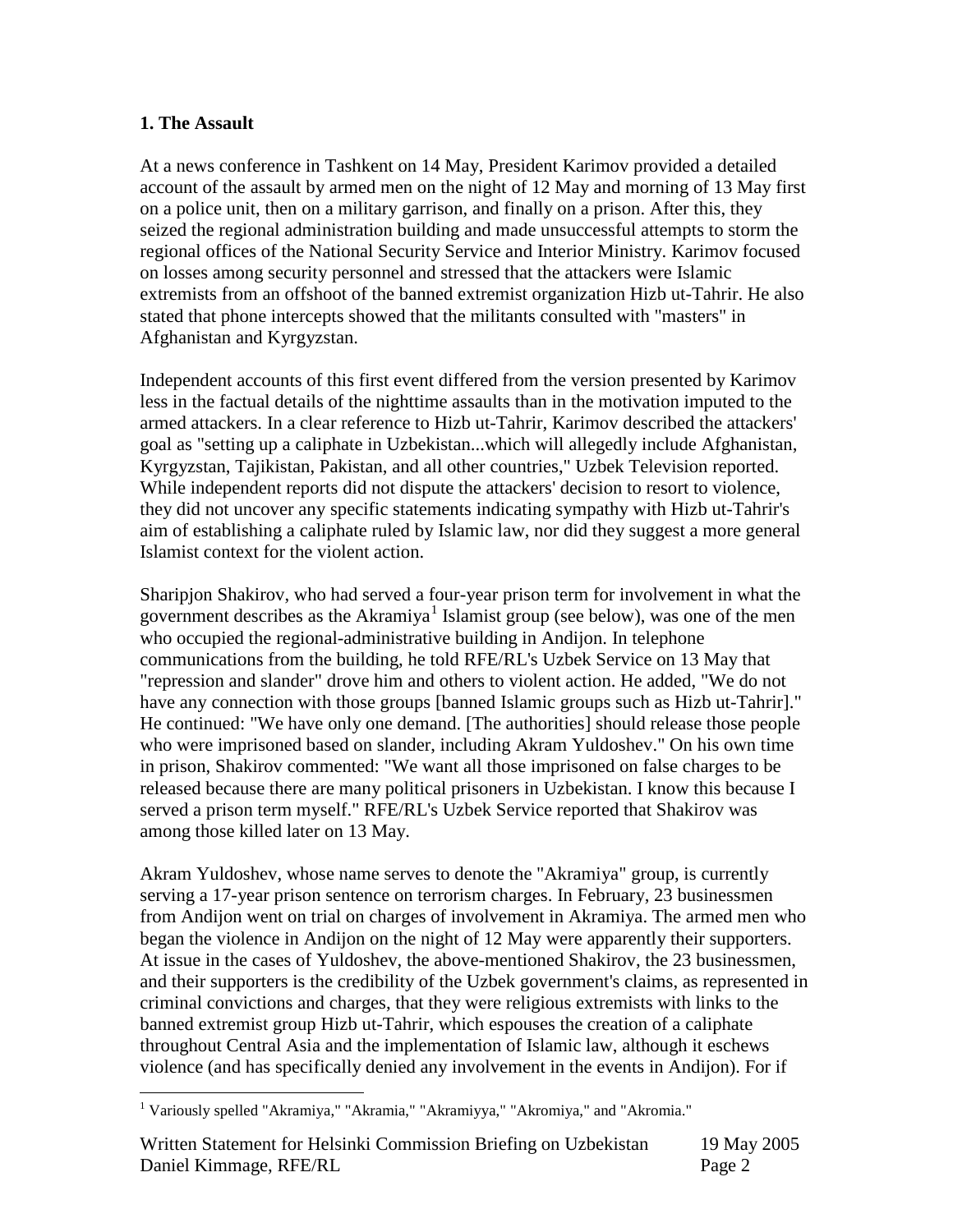these official claims are to be believed, the role of religious extremists in starting the violence would seem indisputable.

The problem is that the Uzbek government's record on this score is anything but encouraging. The U.S. State Department's 2004 report on human rights in Uzbekistan, presented on 28 February 2005, details numerous instances of rights violations, many of them involving individuals accused of Hizb ut-Tahrir involvement. The report states that "authorities treated individuals suspected of extreme Islamist sympathies, particularly alleged members of Hizb ut-Tahrir, more harshly than ordinary criminals, and there were credible reports that investigators subjected persons suspected of belonging to Hizb ut-Tahrir to particularly severe interrogation in pretrial detention, in many cases resorting to torture."

The report also notes, "Local human rights activists reported that police and securityservice officers, acting under pressure to break up Hizb ut-Tahrir cells, frequently detained family members and close associates of suspected members, even if there was no direct evidence of their involvement. Authorities made little distinction between actual members and those with marginal affiliation with the group, often persons who had attended Koranic study sessions with the group." Addressing the issue of fair trials, the report states: "Defendants often claimed that the confessions on which the prosecution based its cases were extracted by torture. In many cases, particularly involving suspected members of Hizb ut-Tahrir, the prosecution failed to produce confessions and relied solely on witness testimony, which was reportedly often coerced. Typical sentences for male members of Hizb ut-Tahrir ranged from seven to 12 years' imprisonment."

Against this backdrop, Shakirov's statement about "those imprisoned on false charges" gains weight, as does the bitter complaint voiced by Yuldoshev's wife and quoted by Forum 18, a Norway-based group that deals with issues of religious freedom: "They're not content that my innocent husband is locked up in prison, but are trying to make out of him some kind of bin Laden." The same holds for Forum 18's report that "local people Forum 18 has spoken to reject Uzbek government and foreign press allegations that Akramiya was set up by former Hizb ut-Tahrir members, dissatisfied by the organization's professed rejection of violence, as a means to achieve the aim of an Islamic caliphate."

A forthcoming report by International Crisis Group (ICG) entitled "Uzbekistan: The Andijon Uprising" also examines conflicting claims about the Akramiya movement. The preliminary text of the report notes that a 1999 article by a "noted Uzbek scholar" explains that "[Akram] Yuldoshev's teachings formed the core of an organized religious reform movement in Andijon, dubbed the 'Akromiya' movement, some of whose methods an doctrines were informed by its founder's years in Hizb ut-Tahrir." Meanwhile, ICG writes, "human rights defenders…claim that the entire movement is nothing more than a fabrication of the Uzbek security forces." ICG concludes, "On the whole, it seems that the reality lies somewhere in the middle; far from being an organized extremist movement seeking to overthrow the Uzbek government, the 'Akromiya' movement appears to have been a loose, informal association of like-minded individuals, mostly young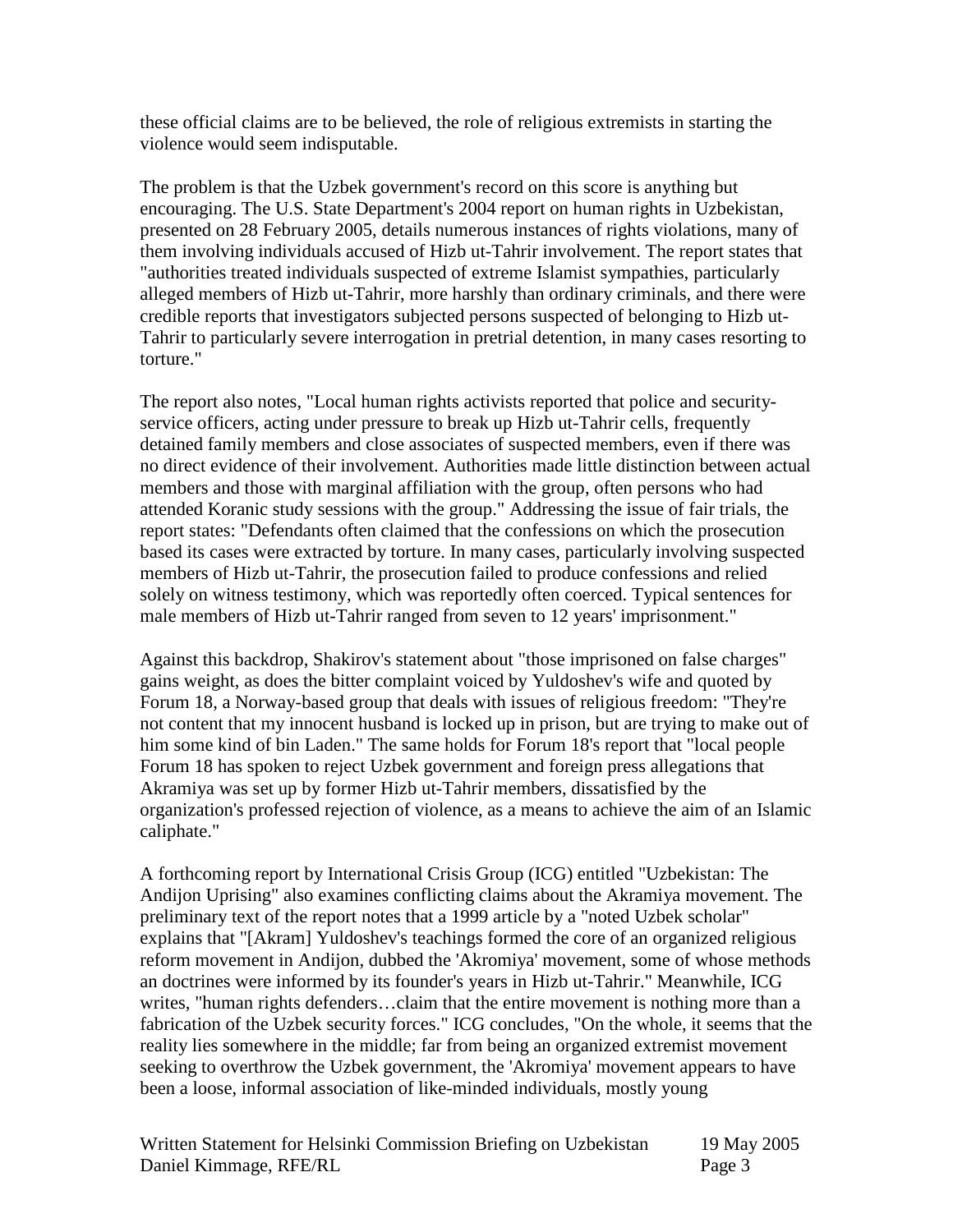entrepreneurs, who were inspired by Yuldoshev's teachings to pool their resources for the benefit of their communities."

None of the preceding constitutes sufficient evidence to conclude that the participants in the initial violence -- the attack on the military garrison and prison; the seizure of the regional-administration building -- were or were not extremists. Rather, it shows that there are ample grounds to doubt Uzbek official claims of extremist involvement in the absence of additional evidence to back up those claims. Thus far, none of the independent reports of events in Andijon on 12-13 May indicates that the armed men on the antigovernment side employed extremist rhetoric or symbolism. An individual identified as a Western journalist who was in Andijon on 13 May told the Institute for War and Peace Reporting (IWPR): "This rebellion has nothing to do with religion. I did not hear cries of Allahu Akbar, and none of the rebels inside the regional-administration building mentioned anything about an Islamic state."

Contrasting evidence may come to light, but for now, the most that can be said is that the armed men committed violent acts. Independent reports, such as the BBC's account of the initial violence, support that much of the official version; they do not, however, provide corroborating evidence for the official claim that the attackers were religious extremists.

# **2. The Massacre**

The second issue is -- an important point -- not directly related to the first: it involves the use of deadly force against unarmed civilians. On this point, the official version put forward by President Karimov directly contradicts the reports of independent journalists on the scene as well as virtually all recorded eyewitness accounts.

In his news conference on 14 May, Karimov stressed that after talks with the rebels broke down, "they broke into three groups, left the [regional-administration] building and began running away in three directions. A chase began." On the death toll, he said: "A total of more than 10 people, including the military, police, and innocent people, were killed. There are far more killed on their side" -- the rebel side, presumably -- "than the other." Karimov denied that he or anyone else had given an order to shoot. He told journalists, "I know that you want to know who gave the order to shoot," Reuters reported. "No one gave such an order." The implication is that rebels shot first and were responsible for civilian deaths.

Uzbek Prosecutor-General Rashid Kadyrov presented updated casualty figures at a news conference in Tashkent on 17 May, RFE/RL's Uzbek Service reported. According to Kadyrov, 169 people were killed in the unrest in Andijon on 13 May. He said the dead include 32 members of government forces, three women, and two children. Kadyrov's remarks implied that the remainder of the dead were either armed rebels or hostages the rebels shot as they escaped in three groups from the occupied regional-administration building in Andijon on 13 May, fergana.ru reported. Kadyrov insisted that government forces did not fire on civilians in the city.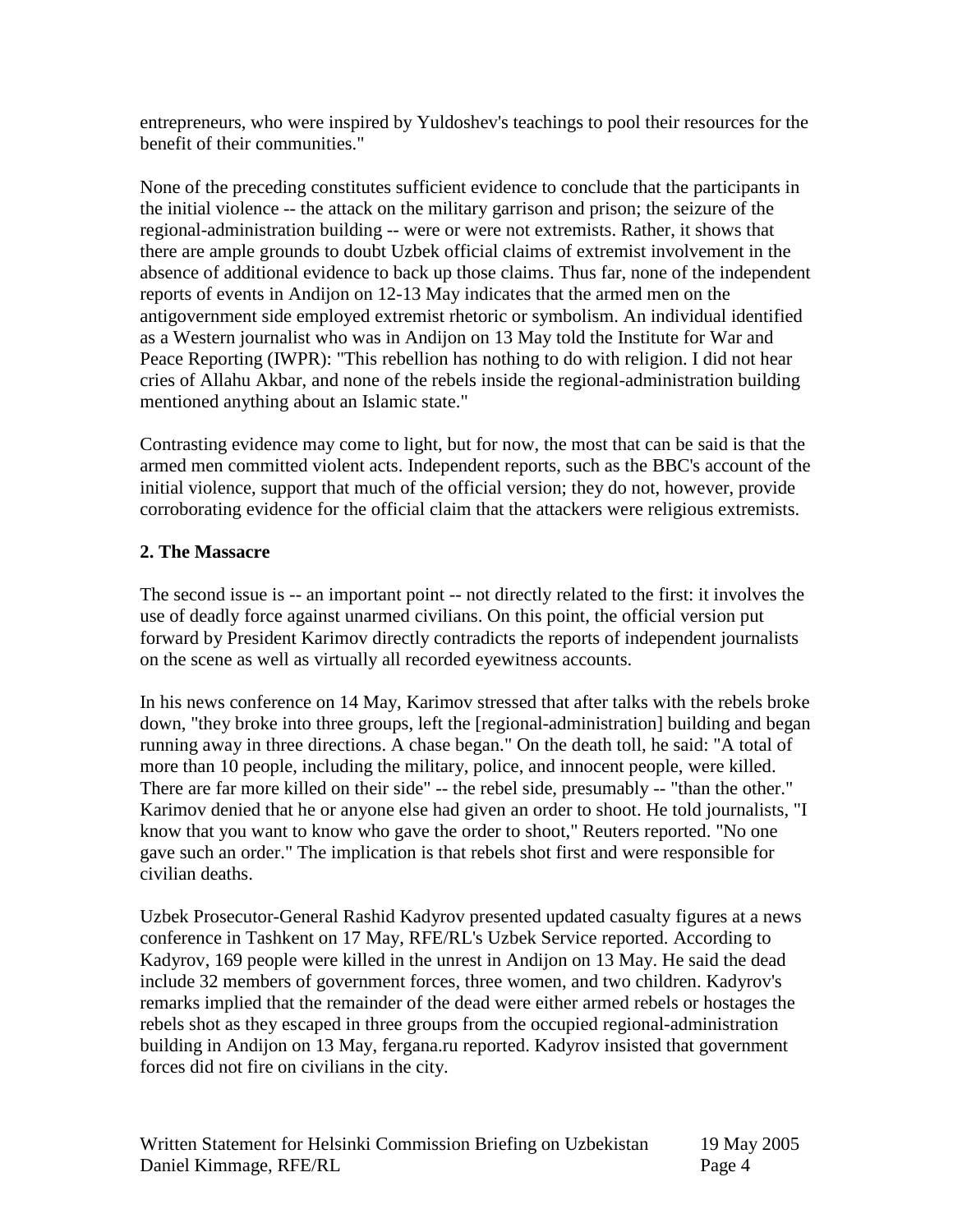Independent accounts paint an entirely different picture, not only of the incident itself, but also of its consequences. After the rebels seized the regional-administration building, a large demonstration ensued in the central square of Andijon. (A photograph of the crowd, showing many women and children, can be found here: http://www.newsteam.ru/reports/index.html?1,562,8.) Correspondents for Reuters and IWPR were on the scene. Reuters reported, "Troops then opened fire on a square in [Andijon] where protesters had massed and stormed the [occupied regionaladministration] building." IWPR reported: "The eight-wheeled armored personnel carriers, APCs, appeared out of nowhere, moving through the streets at speed, past the people on the outer fringes of the rally. The first column of vehicles thundered past without taking any aggressive action. But a second column arriving five minutes later suddenly opened up on the crowds, firing off round after round without even slowing down to take aim."

Eyewitness accounts recorded by IWPR, Reuters, AFP, RFE/RL, "Kommersant-Daily," fergana.ru, "Washington Post," "Christian Science Monitor," "The New York Times," and other news organizations also indicated that troops fired indiscriminately at unarmed demonstrators. Moreover, some accounts indicated that when troops directed their fire, they targeted the wounded. A woman identified as Muqaddas told IWPR: "[Military servicemen] got drunk, and in this condition they shot and killed the wounded. In my presence, they shot down a woman with two small children." A man identified as a 31 year-old cobbler told Reuters, "I saw soldiers killing several wounded with single shots to the head after asking 'are there any wounded around?'" Another Andijon resident told Reuters, "Those wounded who tried to get away were finished off with single shots from a Kalashnikov rifle. ... Three or four soldiers were assigned to killing the wounded."

The death toll from the events of 13 May remains unclear. Several eyewitness accounts stated that 500 were killed in Andijon (see "RFE/RL Newsline," 16 May 2005). The unregistered Uzbek opposition party Ozod Dehqonlar (Free Farmers) has sent representatives door-to-door to collect the names of the dead in Andijon and Pakhtaobod, a nearby town where unconfirmed reports speak of a brutally suppressed uprising after the violence in Andijon, "Izvestiya" reported on 17 May. As of 16 May, the list contained 745 names, 542 from Andijon and 203 from Pakhtaobod. Nigora Hidoyatova, the head of Ozod Dehqonlar, said that the party will continue its efforts to compile a full list of the dead.

## **3. Recommendations**

As the preceding suggests, an inquiry into the bloodshed in Uzbekistan should treat two distinct issues. Broadly speaking, these are 1) the actions of armed rebels and 2) the reports that government forces fired on civilians. An investigation may uncover significant overlap between these two issues. But in focusing on them separately, the investigation will be better able to organize its work along the lines of specific questions. Some, but not all, of those questions are:

On the actions of armed rebels: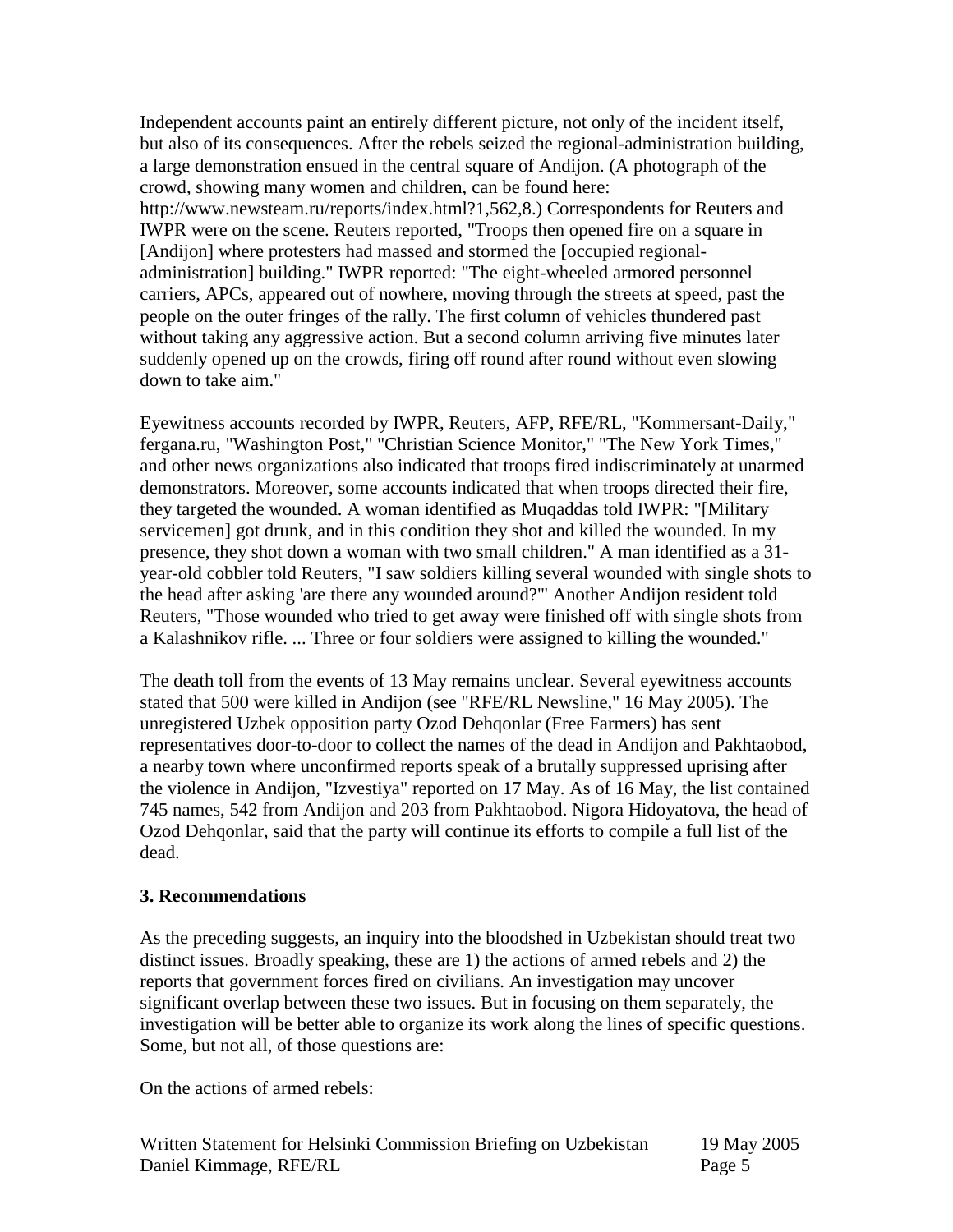- Who were the armed men who attacked a military garrison and prison on the night of 12 May?
- Did they have any ties supported by hard evidence to an extremist organization or organizations?
- What were their ultimate aims?
- How many inmates did they release from the prison on 12 May, and are there reasonable grounds for believing that any of those inmates were members of extremist and/or terrorist organizations?
- What are the current whereabouts of the inmates who were released?
- Did negotiations take place between the government and rebels
- If so, what was their substance and outcome?

On the reports that government forces fired on civilians:

- Who started the violence in the center of Andijon on the evening of 13 May?
- Did Uzbek troops fire on unarmed civilians?
- If so, were they acting under orders?
- If so, who gave those orders?
- How many people were killed, and under what circumstances?

The precise format of a future investigation can only emerge through cooperation between the Uzbek government and the international community. One possible vehicle for such cooperation, as well as a subsequent investigation, is the Organization for Security and Cooperation in Europe (OSCE). Uzbekistan is a member-state of the OSCE, which possesses both the regional experience and resources to offer valuable assistance. A desirable outcome would be the creation of an investigative commission under OSCE auspices and with the involvement of both Uzbek government representatives and representatives of the international community to examine the violence in Andijon on and following 13 May with the aim of determining the exact number and nature of casualties and assigning responsibility for the bloodshed. Given that President Karimov and other Uzbek officials have expressly denied that any orders were given to fire on civilians, it should be stressed that it is manifestly in their interest to see a credible investigation confirm those statements.

An additional issue of relevance both to an investigation of events in Andijon and to the international community as a whole is the plight of over 500 Uzbek refugees currently in Kyrgyzstan. As a 19 May article in "The New York Times" detailed, the refugees fled the bloodshed in Andijon and may be able to provide invaluable insight into what transpired there. Yet their status remains precarious. The UN Refugee Agency (UNHCR) noted in a 17 May press release that the "new arrivals have been registered as asylum seekers by the Kyrgyz Department of Migration Service and issued temporary cards valid for 10 days by the Kyrgyz authorities."

President Karimov stated in a 17 May press conference that he does not consider these individuals refugees because Kyrgyz border guards allegedly confiscated 73 automatic

| Written Statement for Helsinki Commission Briefing on Uzbekistan | 19 May 2005 |
|------------------------------------------------------------------|-------------|
| Daniel Kimmage, RFE/RL                                           | Page 6      |